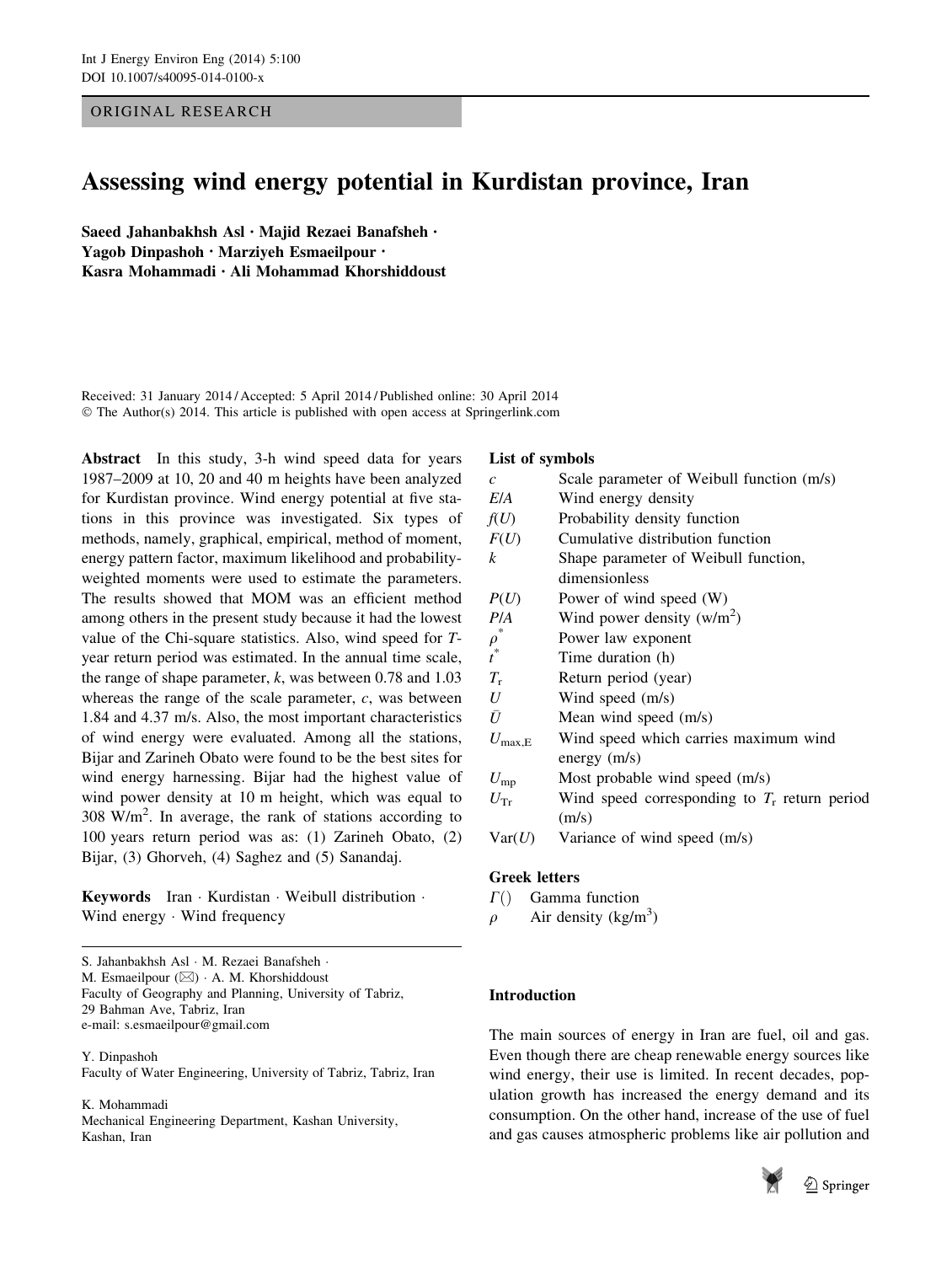greenhouse effects. It seems that the use of renewable energies like wind instead of other fuels and gas may alleviate consequences of these problems. Hence, there is a need to select suitable places to install wind turbines.

Wind energy conservation systems which are used to generate electricity and water pumping by direct mechanical means are techno-economically feasible in different locations of Iran. There are few wind farms in Iran and most of them are located in the eastern and northern parts of the country. Iran's potential for wind power generation is estimated to be about 6,500 MW [[1\]](#page-9-0). The contribution of wind energy for production of electricity is about 0.04 %. However, there are many other suitable locations, which seem to have a high potential for wind energy production. In Iran, due to low price of fuel and gas, energy is mainly generated using fossil fuel. Fossil fuel with 89.91 % is the major supplier of electricity energy in Iran.

Wind speed frequency analysis is an important task in many fields of environmental studies including the selection of suitable places to generate electricity from wind power. Most of the investigators have used family of extremes value (EV) distributions for this purpose. This is due to the fact that EV distributions are recognized as a good candidate for analyzing wind speed data [\[2–5](#page-9-0)]. Among the extreme value distributions, the Weibull distribution is widely used to analyze wind speed data. For example, wind data analysis was conducted for five coastal stations of Saudi Arabia [\[6](#page-9-0)]. Katsoulis [\[7](#page-9-0)] assessed wind energy potential in Greece. He found different wind power densities in different parts of the country. In the eastern parts, especially on the Aegean Sea islands, the annual average of wind energy was  $600 \text{ W/m}^{-2}$  which showed that these islands were possible locations for utilization of wind energy. Bensoussan et al. [\[8](#page-9-0)] investigated the wind energy on a yearly time scale. They showed a very good estimation of the mean wind speed using the Weibull distribution. Ucar and Balo [[9\]](#page-9-0) used Weibull and Rayleigh distributions for the investigation of wind energy potential in Kartalkaya in Turkey. The mean wind power density in the investigated location was 303 W/m<sup>2</sup>.

Wind energy potential was studied in Karnataka, India [\[10](#page-9-0)]. Results showed that the average wind speed in Karnataka varied from 0.85 m/s in Bagalkote to 8.28 m/s in Chikkodi during the monsoon season. The northern zone of Karnataka with the highest wind velocity is ideally suited for installing wind farms. It was found that if 2 % of the watersheds were used for harnessing wind energy, about 0.75–2 MW could be generated at many locations.

Wind speed data of four stations in Island in Turkey were used to study wind energy potential [\[11](#page-9-0)]. Weibull distribution was used for frequency analysis of wind speed. Results showed that Weibull frequency reached at top point 7 m/s with a value of 0.08. For 14 m/s, the curve gave a



frequency of about 0.04; it dropped to 0.02 at 18 m/s. They concluded that Weibull distribution fitted wind speed data reasonably. They showed that December and March were the 2 months in which the average wind speed was the highest throughout the year in Aydınıck. Uğurlu region had high frequencies if there were higher wind speeds and power in the studied area. Chellali et al. [[12\]](#page-9-0) used Weibull distribution for wind speed observation during the time period of 1 year (year 2007) at six airport meteorological stations in Algeria. They found that in Algeria the values of c varied between 4.29 and 7.15. Similarly, the values of k varied between 1.69 and 2.45. Rehman et al. [[13\]](#page-9-0) used Weibull distribution for assessing wind resource in Saudi Arabia. They estimated the shape and scale parameters using maximum likelihood. They suggested the windiest sites for wind power development. Ajayi et al. [[14\]](#page-9-0) analyzed the electricity generation potential from wind at Kano, Nigeria. Monthly wind power ranged between 3.6 and 12.5 MWh/m<sup>2</sup>. They also concluded that wind speed at Kano might be economically viable for wind-to-electricity.

There are few studies on wind energy in different points of Iran. Type I extreme value distribution was used to analyze wind data frequency in Isfahan province, Iran [\[15](#page-9-0)]. It was found that hazardous wind events with low exceedance probability have rarely happened in the region.

Wind energy data were analyzed in Shahrbabak in Iran [\[4](#page-9-0)]. Authors used Weibull distribution and found that Weibull shape parameter,  $k$ , ranged from 1.72 to 1.93 and Weibull scale parameter, c, were in the range of 4.85–6.10 (m/s). They concluded that the cost of 1 kW h was about 18 cents (US cent, 2010) which was 5 cents higher than the market price.

Based on our best knowledge, there was no detailed study conducted on wind energy potential in Kurdistan province of Iran. Therefore, the main aim of this study was the analysis of wind energy potential in Kurdistan province, Iran.

# Methods

# Study area

The study area is Kurdistan province located in the west of Iran. This mountainous area lies approximately between 34°, 44'N and 36°, 30'N latitudes and 45°, 31'E and 48°, 16'E longitudes. Based on the Koppen's climate classification, most portions of this area are categorized as D and C types. The arrangement of mountains in the studied area plays an essential role in wind speed and/or its direction. The mean regional annual precipitation is about 500 mm [\[16](#page-9-0)]. Furthermore, west of the area receives more rain in comparison to the east. Nearly 40 % of the annual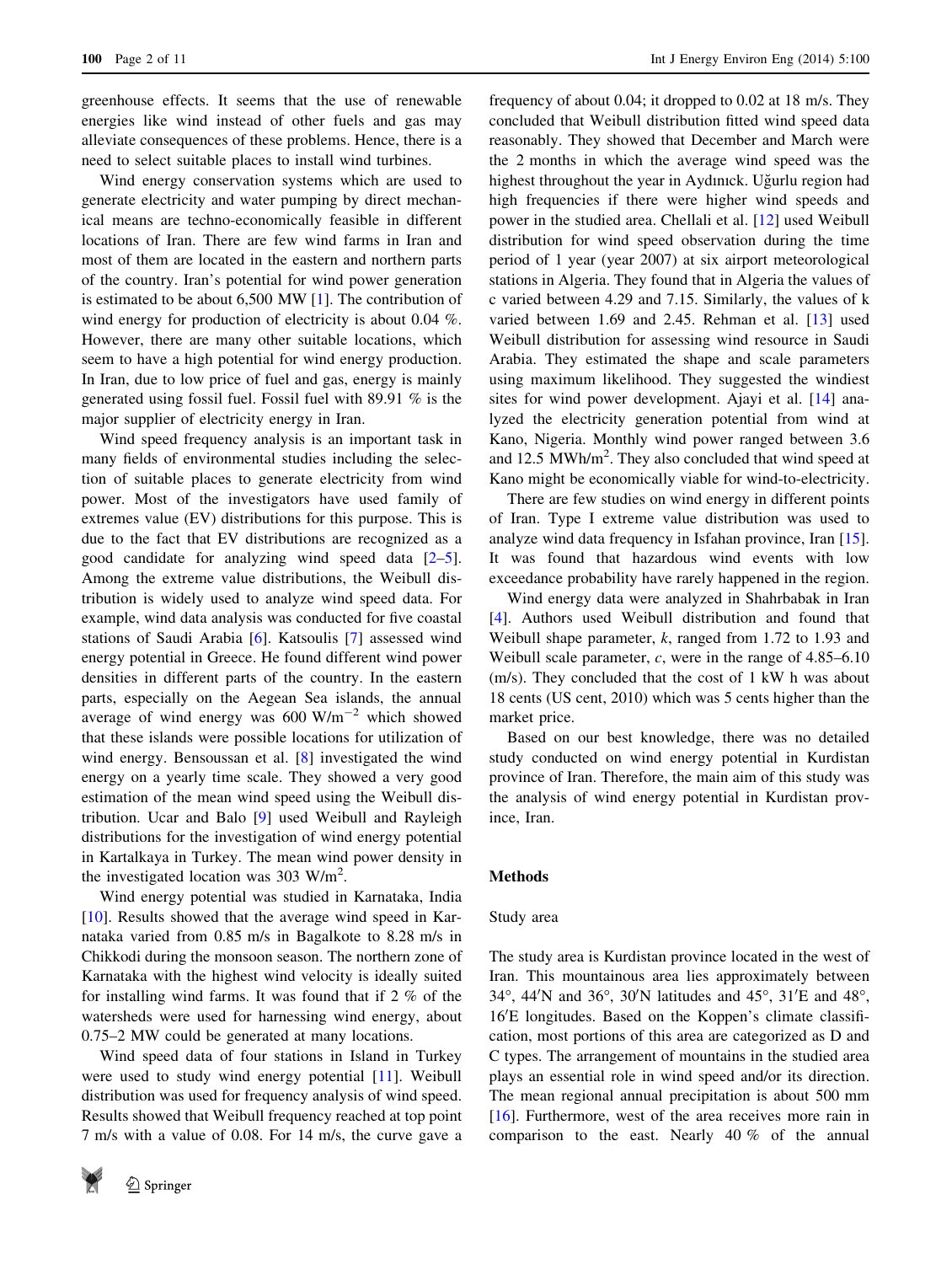

Fig. 1 Study area and location of stations

precipitation is received as snow in the winter (January, February and March). The mean annual reference crop evapotranspiration is estimated to be in the range of 1,100 and 1,300 mm [\[17](#page-9-0)]. Mean regional air temperature varies from  $-1.7$  °C in January to 25 °C in July.

# Station selection and data

Five stations, having sufficient wind speed records in three hour time intervals were selected for this study. Criteria for selection of sites were: (1) having sufficient hourly data, (2) lack of missing data up to 10 % of total data, (3) having a reasonable density of sites on the studied area, (4) availability of data. Map of Kurdistan province with its different regions is shown in Fig. 1. Details of the selected stations are presented in Table 1.

Wind speed data observed at 10 m height and in 3-h time intervals were prepared in digital form from the Islamic Republic of Iran Meteorological Organization. Daily mean of wind speed data was calculated from the data. Few missing data were estimated using the linear regression method [\[18](#page-9-0)]. Quality of data was carefully controlled by plotting data time series and inspection for possible outliers. Few outliers existing in time series were substituted by their long-term reciprocal means.

ince, Iran Station Latitude Longitude Altitude (m) Time period Saghez  $36^{\circ}15'$   $46^{\circ}16'$   $1,522.8$   $1987-2009$ Sanandaj 35°20′ 47°00′ 1,373.4 1987–2009 Bijar 35°53′ 47°37′ 1,883.4 1987–2009 Ghorveh  $35^{\circ}10'$   $47^{\circ}38'$   $1,906.0$   $1989-2008$ Zarineh Obato 36°04′ 46°55′ 2,142.6 1989–2009

Table 1 Details of the selected stations located in Kurdistan prov-

#### Methodology

Wind frequency analysis and wind power density were conducted on wind speed data of each month and year at all selected stations. Analyses were carried out for three heights of 10, 20 and 40 m above the ground surface. The methods were described in the following subsections.

#### Weibull probability distribution

The mean wind speed,  $\overline{U}$ , and the standard deviation of wind speed were calculated after deriving the daily wind speed records, U. Weibull distribution was fitted for each of the monthly and annual time series, separately. This distribution has been used for frequency analysis of wind speed by many investigators [[11,](#page-9-0) [19–](#page-9-0)[22\]](#page-10-0).

The general form of the Weibull probability density function,  $f(U)$ , is as follows:

$$
f(U) = \left(\frac{k}{c}\right) \left(\frac{U}{c}\right)^{k-1} \exp\left[-\left(\frac{U}{c}\right)^k\right] \quad U > 0; \quad c, k > 0. \tag{1}
$$

The cumulative distribution function is written by:

$$
F(U) = 1 - \exp\left[-\left(\frac{U}{c}\right)^k\right]
$$
 (2)

where  $k$  and  $c$  are the parameters, which should be estimated from the observations. To estimate the parameters, a number of methods have been proposed in the last decades. Three of them are discussed in detail in [\[23](#page-10-0)]. All the six methods used in the present study have not been checked by previous relevant studies for wind speeds in Iran. The used methods were:

1. Probability weighted moments

$$
a_{s} = \hat{a}_{s} = \hat{M}_{1,0,s} = \frac{1}{N} \sum_{i=1}^{N} {N-i \choose s} x_{i} / {N-1 \choose s}
$$
(3)  

$$
b_{r} = \hat{B}_{r} = \hat{M}_{1,r,0} = \frac{1}{N} \sum_{i=1}^{N} {i-1 \choose r} x_{i} / {N-1 \choose r}
$$
(4)

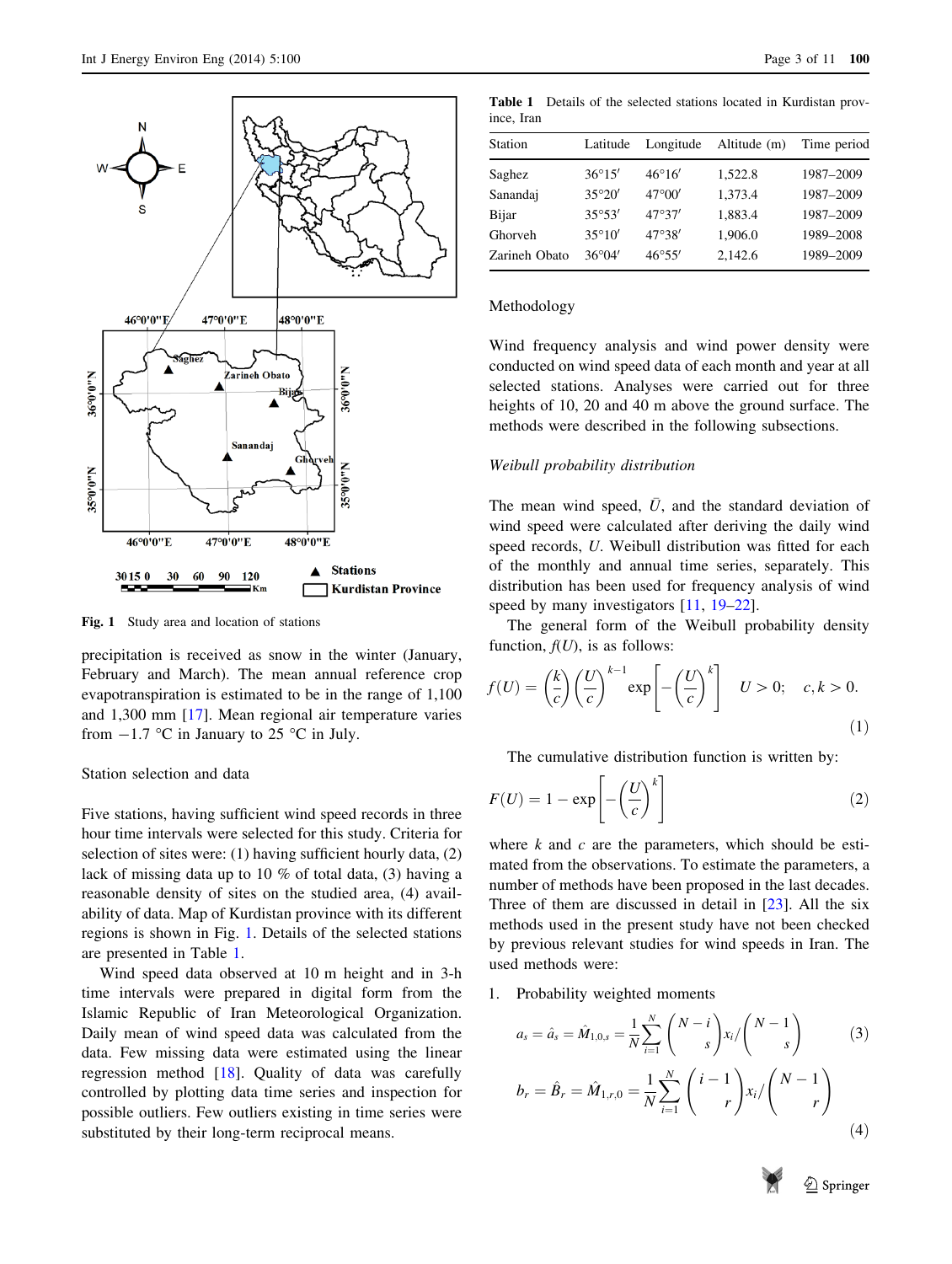<span id="page-3-0"></span>where N is the number of observations and  $x_i$  is each data [[23](#page-10-0)].

2. Graphical

The equation for this method can be represented by a double logarithmic transformation as follows:

$$
\ln\{-\ln[1 - F(v)]\} = k\ln(v) - k\ln(c). \tag{5}
$$

3. Empirical method

The empirical method is considered a special case of moment method. Where the Weibull parameters  $k$  and c are given by the equations shown below:

$$
k = \left(\frac{\sigma}{\bar{V}}\right)^{-1.0.86} \tag{6}
$$

$$
\bar{v} = c\Gamma\left(1 + \frac{1}{k}\right) \tag{7}
$$

4. Method of moment

The moment method can be used as an alternative to the maximum likelihood method and in this case, the parameters  $k$  and  $c$  are determined by the following equations:

$$
\bar{v} = c\Gamma \left( 1 + \frac{1}{k} \right) \tag{8}
$$

$$
\sigma = c \Gamma \left[ \left( 1 + \frac{2}{k} \right) - \Gamma^2 \left( 1 + \frac{1}{k} \right) \right]^{1/2} \tag{9}
$$

where  $\bar{v}$  and  $\sigma$  are the mean wind speed and the standard deviation of the observed data of wind speed, respectively. A written code in Maple software was used here to estimate the parameters.

5. Maximum likelihood

In this method, the parameters  $k$  and  $c$  are determined according to the equations below:

$$
k = \left[\frac{\sum_{i=1}^{n} v_i^k \ln(v_i)}{\sum_{i=1}^{n} v_i^k} - \frac{\sum_{i=1}^{n} \ln(v_i)}{n}\right]^{-1}
$$
(10)

$$
c = \left(\frac{1}{n}\sum_{i=1}^{n} v_i^k\right)^{\frac{1}{k}}\tag{11}
$$

where  $n$  is the number of observations performed and  $v_i$  is the wind speed measured at the interval *i*.

6. Energy pattern factor

$$
E_{\rm pf} = \frac{\bar{v}^3}{(\bar{v}^3)}\tag{12}
$$

$$
K = 1 + \frac{3.69}{\left(E_{\text{pf}}\right)^2} \tag{13}
$$

$$
\bar{v} = c\Gamma\left(1 + \frac{1}{k}\right) \tag{14}
$$

where  $E_{\text{pf}}$  is the energy pattern factor and  $\Gamma$  is the gamma function defined by [\[24](#page-10-0)]:

$$
\Gamma(x) = \int_{0}^{\infty} t^{x-1} \exp(-t) \mathrm{d}t. \tag{15}
$$

Statistical analysis

$$
X^{2} = \sum_{j=1}^{k} \frac{(O_{j} - E_{j})^{2}}{E_{j}}
$$
(16)

where  $O_i$  is the observed number and  $E_i$  is the expected value [[23\]](#page-10-0).

The quintiles of the Weibull distribution were derived from (17):

$$
U = c \left[ \ln \left( \frac{1}{1 - F} \right) \right]^{1/k} \tag{17}
$$

where  $F$  is the non-exceedance probability.

Although most of the hydrologic studies conducted the frequency analysis for hydrologic parameters, it seems that few studies use such analysis for wind speed, especially for Iran. In this study, we analyzed wind speed frequency. This analysis made the study to be different from others' work to some extent.

The relationship between the non-exceedance probability of events,  $F$ , and its corresponding return period,  $T_r$ , can be written as [[25\]](#page-10-0):

$$
T_{\rm r} = \frac{1}{1 - F(u)}\tag{18}
$$

or

$$
F(u) = \frac{T_{\rm r} - 1}{T_{\rm r}}.\tag{19}
$$

Substituting (18) in (17) yields:

$$
U_{\rm Tr} = c[\ln(T_{\rm r})]^{\frac{1}{k}}.\tag{20}
$$

This can be used for prediction of wind speed for a given return period.

The mean and variance of the wind speed observations are [\[26](#page-10-0)]:

$$
\bar{U} = c\Gamma\left(1 + \frac{1}{k}\right) \tag{21}
$$

$$
\text{Var}(U) = c^2 \left\{ \Gamma\left(1 + \frac{2}{k}\right) - \left[\Gamma\left(1 + \frac{1}{k}\right)\right]^2 \right\} \tag{22}
$$

where  $\bar{U}$  and  $Var(U)$  are the mean and variance of the wind speed data, respectively.  $c$  and  $k$  are the scale and shape

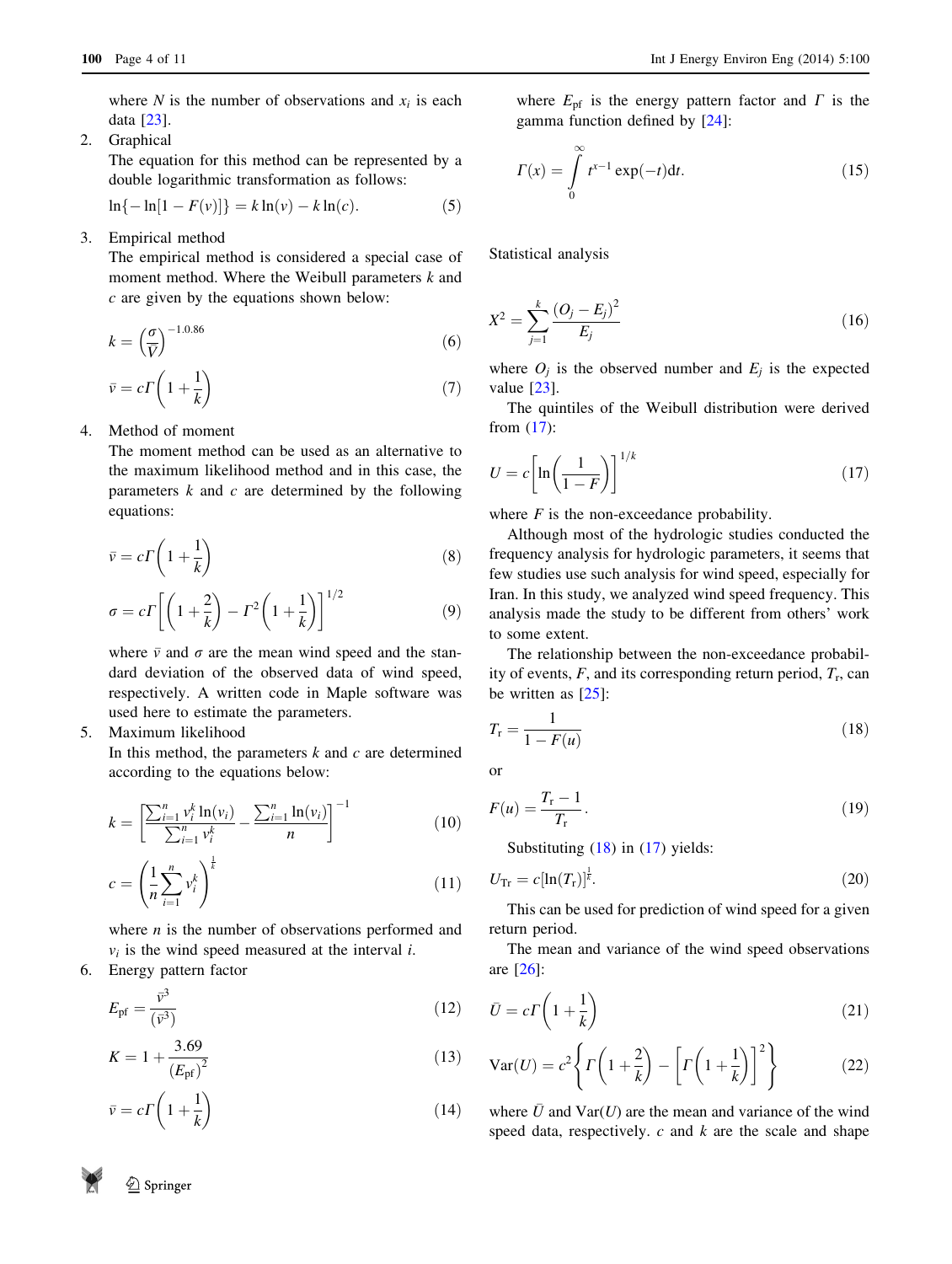parameters, respectively. A lower shape factor,  $k$ , indicates a relatively wide distribution of wind speeds around the average, whereas a higher value for  $k$  indicates a more sharper peak and narrow distribution of wind speeds (like tropical wind situations). A lower value of k will normally lead to a higher energy production for a given average wind speed. This is due to the fact that a wider distribution of wind speed increases the chance of obtaining higher wind speeds. Higher wind speeds in turn may produce large kinetic energy because it is a cubic function of wind speed.

#### Weibull parameter variation with height

The values of Weibull parameters (say  $c_a$  and  $k_a$ ) can be evaluated at any desired height  $(z_a)$  in meter, based on the records at the standard anemometer height of 10 m using below equations [[27\]](#page-10-0):

$$
k_a = k_{10} \left[ 1 - 0.0881 \ln \left( \frac{z_a}{10} \right) \right]^{-1} \tag{23}
$$

$$
c_a = c_{10} \left(\frac{z_a}{10}\right)^n \tag{24}
$$

where  $n$  is the power law exponent (coefficient) calculated from the below equation:

$$
n = [0.37 - 0.0881 \ln c_{10}]. \tag{25}
$$

In the present study, we used 20 and 40 m for  $z_a$ .

#### Wind energy analysis

Wind energy analysis was conducted as follows. Once the parameters of the distribution were estimated, the most probable wind speed,  $U_{\text{mp}}$ , was obtained as [[11](#page-9-0)]:

$$
U_{\rm mp} = c \left( 1 - \frac{1}{k} \right)^{1/k} \tag{26}
$$

 $U_{\text{mp}}$  is undefined if k was <1.

Furthermore, wind speed having the maximum energy,  $U_{\text{max,E}}$ , represents wind speed which carries maximum wind energy being calculated:

$$
U_{\text{max,E}} = c \left( 1 + \frac{2}{k} \right)^{1/k}.
$$
 (27)

The power of the wind speed (in W),  $P(U)$ , which flows at speed U through a blade sweep area A, increases with the cubic of the wind speed and area as follows [[4\]](#page-9-0):

$$
P(U) = \frac{1}{2}\rho A U^3\tag{28}
$$

where  $\rho$  is the density of air assumed here to be a standard value of 1.2 kg/m<sup>3</sup>. Wind power density (in  $W/m<sup>2</sup>$ ) at a station was calculated as follows:

$$
\frac{P}{A} = \int_{0}^{\infty} P(U)f(U)dU = \frac{1}{2}\rho c^{3} \Gamma\left(\frac{k+3}{k}\right).
$$
 (29)

The wind energy density was also calculated from the following equation:

$$
\frac{E}{A} = \frac{1}{2}\rho c^3 \Gamma\left(\frac{k+3}{k}\right) t^*
$$
\n(30)

where  $t^*$  is the time duration, which is considered to be 720 h for the monthly durations.

#### Results and discussion

Calm wind percentage

Table [2](#page-5-0) shows the calm wind percentages of different stations on the monthly, seasonal and annual time scales. As it can be inferred from Table [2,](#page-5-0) the calm wind prevails from 29.5 % (at Bijar) to 59.6 % (at Saghez) in the annual time scale. However, on the seasonal time scale it varies from 22.5 % (in spring at Bijar) to about 64.9 % (in autumn at Saghez). Moreover, in the monthly time scale this varies from 17.7 % (at Bijar in April) to 67.4 % (at Saghez in December). It can be concluded that the range of calm wind percentage becomes wider as time resolution becomes smaller. It was found that Saghez had the most calm wind condition among other stations, whereas Bijar was found to be the windiest station across the study area. Most of the stations experienced windy condition (less calm) in April and May.

## Average wind speed

Table [3](#page-5-0) shows the average wind speed in annual time scale. As it can be seen from Table [3](#page-5-0), "Bijar" station has a better situation for wind energy harnessing among the others. This is due to the fact that under windy conditions, the average of wind speed at Baneh is 4.12 m/s, which is the highest among all selected stations.

Figure [2](#page-5-0) shows the average of monthly wind speed for 10, 20 and 40 m at Bijar. In the monthly time scale, April is the windiest month in Kurdistan province.

It can be concluded that the average of monthly wind speed at 10 m height of Bijar has varied from 3.34 m/s at January to 5.64 m/s at April. Mean wind speed seems to be constant from July to January (Fig. [2](#page-5-0)).

Köse  $[28]$  $[28]$  reported that in Kütahya, Turkey, the measured average wind speed for a period of 20 months was 4.62 m/s at the height of 30 m.

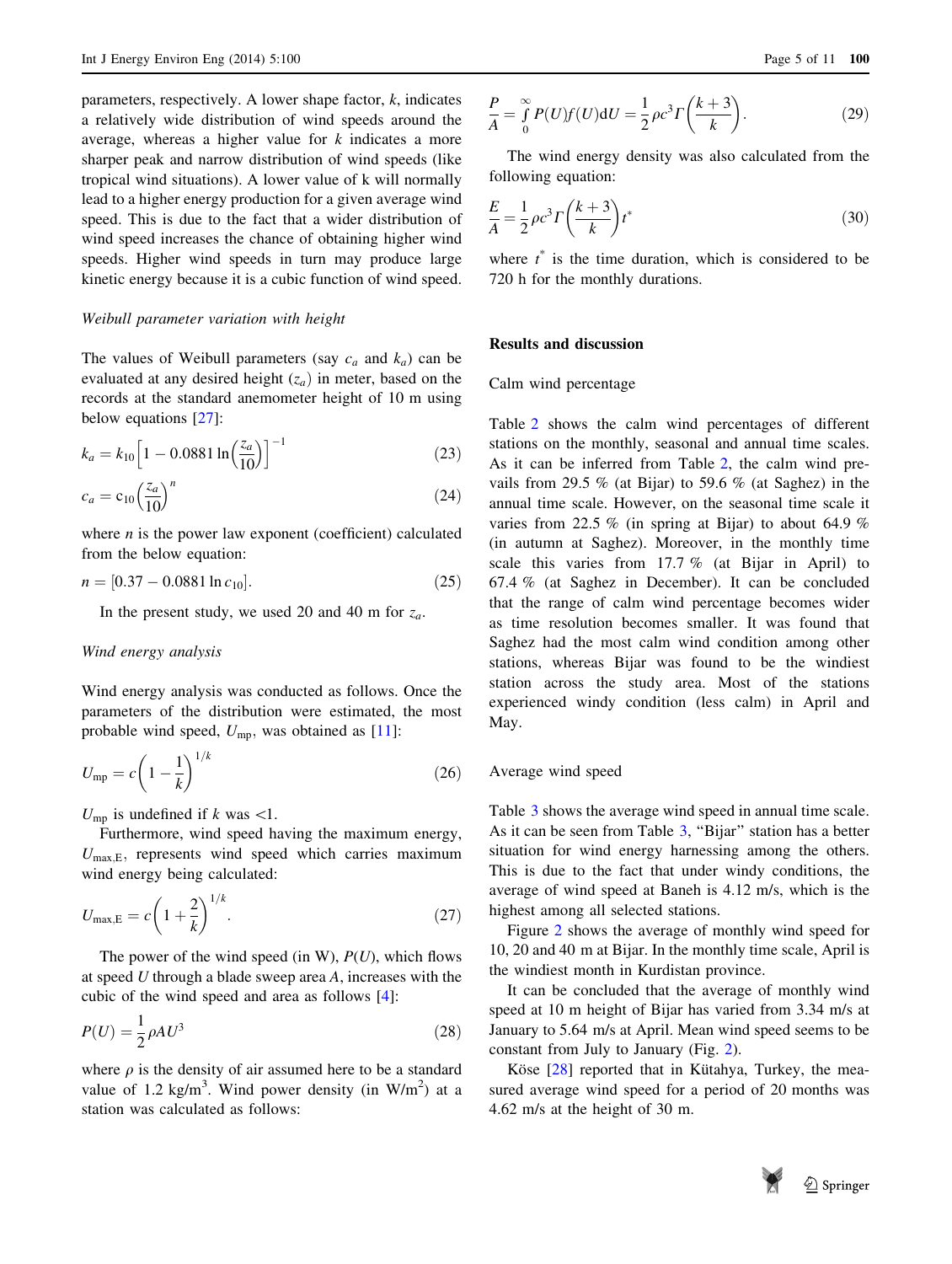<span id="page-5-0"></span>Table 2 Percent of calm wind in the selected stations in the study area

| Station                                                                  | Jan |  |                                                                  |  |  |  |       |      | Feb Mar Apr May Jun July Aug Sep Oct Nov Dec Winter Spring Summer Autumn Annual |      |      |
|--------------------------------------------------------------------------|-----|--|------------------------------------------------------------------|--|--|--|-------|------|---------------------------------------------------------------------------------|------|------|
| Saghez 66.4 58.8 51.5 48.3 55.7 59.7 57.2 59.6 62.7 61.1 66.2 67.4 58.9  |     |  |                                                                  |  |  |  |       | 54.6 | 59.8                                                                            | 64.9 | 59.6 |
| Sanadaj 63.8 54.6 50.2 50.4 52.3 51.4 44.0 50.5 59.3 60.2 65.0 64.4 56.3 |     |  |                                                                  |  |  |  |       | 51.4 | 51.2                                                                            | 63.2 | 55.5 |
| Zarineh                                                                  |     |  | 49.7 42.7 35.7 28.0 31.0 35.1 39.0 39.2 36.0 39.7 45.4 47.8 42.7 |  |  |  |       | 31.4 | 38.1                                                                            | 44.3 | 39.1 |
| Bijar                                                                    |     |  | 43.1 33.3 23.7 17.7 24.0 25.8 27.3 31.9 30.6 29.3 32.8 35.1 33.1 |  |  |  |       | 22.5 | 29.9                                                                            | 32.4 | 29.5 |
| Ghorveh 54.3 44.6 33.8 28.9 31.6 36.5 37.5 38.1 42.7 44.1 50.5 50.7      |     |  |                                                                  |  |  |  | -44.1 | 32.3 | 39.4                                                                            | 48.4 | 41.0 |

Table 3 Mean annual wind speed for the selected stations in the Kurdistan province (m/s)

|                  | Height          |                |      |
|------------------|-----------------|----------------|------|
| Station          | 10 <sub>m</sub> | $20 \text{ m}$ | 40 m |
| Bijar            | 4.12            | 4.77           | 5.56 |
| Saghez           | 2.29            | 2.74           | 3.24 |
| Sanandaj         | 2.07            | 2.47           | 2.95 |
| Ghorveh          | 3.24            | 3.78           | 4.44 |
| Zarineh<br>Obato | 3.70            | 4.30           | 5.04 |

Wind speed distribution

It was observed that method of moment was the best method for estimating scale and shape parameters of Weibull distribution because it had the lowest value of Chisquare. Hence, it was used for wind energy potential assessment.

Table [4](#page-6-0) shows the Weibull parameters  $(k \text{ and } c)$  for Bijar station obtained from six methods. For the purpose of brevity, the Weibull parameters of other stations are not provided here. Akpinar and Akpinar [\[29](#page-10-0)] reported that a mean value of  $k$  is 1.6 in Maden–Elazig, Turkey. They reported that the mean value of  $c$  was 5.83 for the same station. It is worthy to mention that wind speed frequency analysis is only valid for a given station and a given month because wind is a local climatic parameter and its speed and direction change from point to point and month to month. So caution should be used in using the obtained

Fig. 2 The monthly mean wind speed for three heights of Bijar station



results for other neighbor stations. Also, it is important to use  $c$  and  $k$  values in predicting return period of wind speed for a given month.

As mentioned earlier, the parameters of the Weibull distribution were used to estimate the most probable wind speed,  $U_{\text{mp}}$ , wind speed which carries maximum wind energy,  $U_{\text{max,E}}$ , wind power density,  $\frac{P}{A}$  and wind energy density,  $\frac{E}{A}$ .

# Most probable wind speed

The most probable wind speed,  $U_{\text{mp}}$ , was calculated for the selected stations at 10, 20 and 40 m heights. At annual time scale, the highest  $U_{mp}$  was found to be about 1.89 m/s at 10 m height at Bijar. This was 2.99 m/s at 20 m height and 4.39 m/s at 40 m height for the same station. Table [5](#page-6-0) shows the values of  $U_{mp}$  at the monthly time scale for the five selected sites. It was found that most of the stations had a high value of  $U_{\text{mp}}$  in April. In contrast, the month having the lowest value of  $U_{mp}$  varied from site to site. The highest value of  $U_{mp}$  at 10 m was 5.17 m/s in April at Bijar. This was 6.72 m/s at 20 m height and 8.56 m/s at 40 m height. However, the lowest value of  $U_{\rm mp}$  at 10 m was about 0.16 m/s experienced in September at Ghorveh.

It is worthy to mention that in some time series the estimated parameter of  $k$  was less than unity. In such a condition, the  $U_{\text{mp}}$  was assumed to be negligible. Therefore, it can be concluded that the two sites, namely Saghez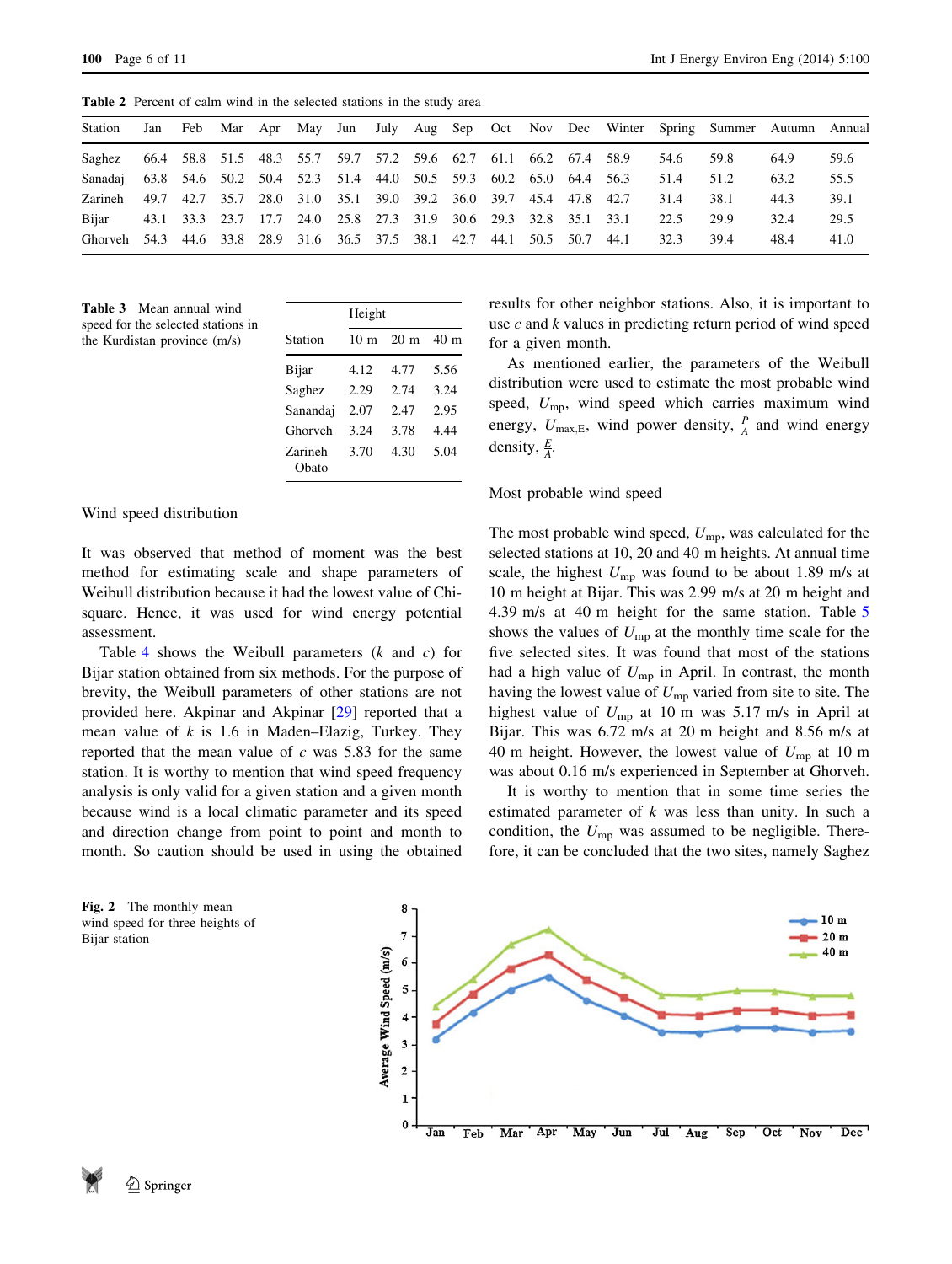<span id="page-6-0"></span>**Table 4** Weibull parameters  $(k, c)$  obtained from six methods at Bijar station

| Method     | Weibull parameters | Jan  | Feb  | Mar  | Apr  | May  | June | July | Aug  | Sep  | Oct  | <b>Nov</b> | Dec  | Ann. |
|------------|--------------------|------|------|------|------|------|------|------|------|------|------|------------|------|------|
| Graphical  | $\boldsymbol{k}$   | 0.48 | 0.54 | 0.64 | 0.72 | 0.65 | 0.63 | 0.63 | 0.59 | 0.60 | 0.56 | 0.54       | 0.52 | 0.59 |
|            | $\mathfrak{c}$     | 5.29 | 4.16 | 5.87 | 6.89 | 5.45 | 4.78 | 3.96 | 3.77 | 4.02 | 3.79 | 3.33       | 3.31 | 4.55 |
| Empirical  | $\boldsymbol{k}$   | 0.89 | 1.10 | 1.33 | 1.47 | 1.31 | 1.36 | 1.32 | 1.24 | 1.27 | 1.16 | 1.04       | 1.05 | 1.21 |
|            | $\mathcal{C}$      | 3.18 | 4.50 | 5.63 | 6.24 | 5.20 | 4.61 | 3.92 | 3.84 | 4.04 | 3.96 | 3.68       | 3.72 | 4.38 |
| <b>MOM</b> | $\boldsymbol{k}$   | 0.90 | 1.09 | 1.31 | 1.45 | 1.29 | 1.35 | 1.31 | 1.23 | 1.26 | 1.15 | 1.04       | 1.05 | 1.20 |
|            | $\boldsymbol{c}$   | 3.19 | 4.49 | 5.62 | 6.23 | 5.19 | 4.59 | 3.91 | 3.83 | 4.03 | 3.95 | 3.67       | 3.71 | 4.37 |
| MLM        | $\boldsymbol{k}$   | 0.64 | 0.77 | 0.99 | 1.17 |      | 0.99 | 0.95 | 0.88 | 0.91 | 0.83 | 0.75       | 0.73 | 0.88 |
|            | $\boldsymbol{c}$   | 2.56 | 3.86 | 5.16 | 5.89 | 4.8  | 4.21 | 3.55 | 3.42 | 3.62 | 3.47 | 3.14       | 3.13 | 3.90 |
| <b>PWM</b> | $\boldsymbol{k}$   | 0.70 | 1.08 | 1.49 | 1.75 | 1.38 | 1.23 | 1.02 | 0.98 | 1.04 | 0.99 | 0.87       | 0.88 | 1.12 |
|            | $\mathcal{C}$      | 2.64 | 3.25 | 3.68 | 3.89 | 3.41 | 2.98 | 2.57 | 2.60 | 2.70 | 2.76 | 2.74       | 2.75 | 3    |
| <b>EPF</b> | $\boldsymbol{k}$   | 1.09 | 1.20 | 1.37 | 1.46 | 1.33 | 1.41 | 1.39 | 1.32 | 1.34 | 1.24 | 1.16       | 1.17 | 1.29 |
|            | $\boldsymbol{c}$   | 3.46 | 4.62 | 5.66 | 6.23 | 5.22 | 4.63 | 3.95 | 3.89 | 4.08 | 4.03 | 3.81       | 3.84 | 4.45 |

 $k$  is dimensionless and the unit of  $c$  is m/s

**Table 5** The monthly  $U_{\text{mp}}$  values of the five selected stations

|            | Bijar                    |                          |      | Ghorveh                  |                 |                 | Saghez                   |                 |                 | Sanandaj        |                 |      | Zarineh Obato   |                 |      |
|------------|--------------------------|--------------------------|------|--------------------------|-----------------|-----------------|--------------------------|-----------------|-----------------|-----------------|-----------------|------|-----------------|-----------------|------|
|            | 10 <sub>m</sub>          | 20 <sub>m</sub>          | 40 m | 10 <sub>m</sub>          | 20 <sub>m</sub> | 40 <sub>m</sub> | 10 <sub>m</sub>          | 20 <sub>m</sub> | 40 <sub>m</sub> | 10 <sub>m</sub> | 20 <sub>m</sub> | 40 m | 10 <sub>m</sub> | 20 <sub>m</sub> | 40 m |
| Jan        | $\overline{\phantom{0}}$ | $\overline{\phantom{0}}$ | 0.34 |                          |                 |                 |                          |                 |                 |                 |                 |      |                 |                 |      |
| Feb        | 0.94                     | 1.93                     | 3.27 | $\overline{\phantom{0}}$ |                 |                 |                          |                 |                 |                 |                 |      |                 |                 | 0.49 |
| Mar        | 3.62                     | 5.02                     | 6.74 | 0.86                     | 1.76            | 2.99            |                          |                 |                 |                 |                 |      | 0.52            | 1.40            | 2.64 |
| Apr        | 5.17                     | 6.72                     | 8.56 | 2.34                     | 3.54            | 5.04            | -                        | -               | 0.36            | $\qquad \qquad$ |                 | -    | 2.31            | 3.59            | 5.19 |
| May        | 3.13                     | 4.44                     | 6.06 | 1.24                     | 2.20            | 3.47            | -                        |                 |                 |                 |                 | -    | 1.34            | 2.39            | 3.76 |
| Jun        | 3.18                     | 4.40                     | 5.90 | 1.16                     | 2.02            | 3.18            | $\overline{\phantom{0}}$ |                 | -               | -               |                 | -    | 1.19            | 2.14            | 3.40 |
| Jul        | 2.47                     | 3.53                     | 4.86 | 1.17                     | 2               | 3.12            |                          |                 | -               | 0.16            | 0.65            | 1.41 | 0.95            | 1.80            | 2.95 |
| Aug        | 1.90                     | 2.90                     | 4.18 | 0.95                     | 1.73            | 2.79            | $\overline{\phantom{0}}$ |                 |                 | -               |                 | 0.27 | 0.78            | 1.61            | 2.73 |
| Sep        | 2.20                     | 3.26                     | 4.60 | 0.16                     | 0.74            | 1.63            | -                        |                 |                 |                 |                 |      | 0.91            | 1.78            | 2.96 |
| Oct        | 1.34                     | 2.30                     | 3.56 | $\overline{\phantom{0}}$ | 0.13            | 0.84            | -                        |                 |                 |                 |                 |      |                 | 0.40            | 1.31 |
| <b>Nov</b> | 0.34                     | 1.07                     | 2.14 | $\overline{\phantom{0}}$ |                 |                 |                          |                 |                 |                 |                 |      |                 | -               | 0.50 |
| Dec        | 0.42                     | 1.19                     | 2.28 | $\overline{\phantom{0}}$ |                 |                 |                          |                 |                 |                 |                 |      |                 | -               | 0.22 |
| Ann.       | 1.89                     | 2.99                     | 4.39 | 0.06                     | 0.68            | 1.54            |                          |                 |                 |                 |                 |      | 0.24            | 0.98            | 1.98 |

and Sanandaj were not good sites for installing the wind turbines.

#### Wind speed which carries maximum energy

The wind speed which carries maximum energy,  $U_{\text{max,E}}$ , was calculated for the five selected stations at 10, 20 and 40 m heights. In annual time scale, the range of  $U_{\text{max,E}}$  at 10 m height was between 8.18 and 10.79 m/s. Table [6](#page-7-0) shows the  $U_{\text{max,E}}$  for the selected stations. As it can be seen from Table [6,](#page-7-0) the highest values of  $U_{\text{max,E}}$  for all the sites were observed during late winter and early spring, when Mediterranean rainy systems come to Iran from the west. The highest value of  $U_{\text{max,E}}$  at 10 m was about 12.75 m/s observed in April at Bijar and it was 14.14 and 15.71 m/s at 20 and 40 m (Table [6\)](#page-7-0).

Wind power density (P/A)

The wind power density, P/A, was calculated for the five selected sites at three different heights. In annual time scale, highest value of P/A at 10 m height was found to be about 170  $W/m^2$ , which was observed at Zarineh Obato. It was 229.21 W/m<sup>2</sup> for 20 m height and 322.45 W/m<sup>2</sup> for 40 m height. Table [7](#page-7-0) shows the P/A values of the sites at three different heights. There is a slight difference between Bijar and Zarineh Obato station.

As it can be inferred from Table [7,](#page-7-0) the value of P/A varied largely among stations. It was found that the highest values of P/A mainly were observed in April for most of the stations. The highest value of P/A at 10 m height was found to be 308  $W/m^2$ , which was observed in April at Bijar. It was 424 and 586 W/m<sup>2</sup> at 20 and 40 m heights,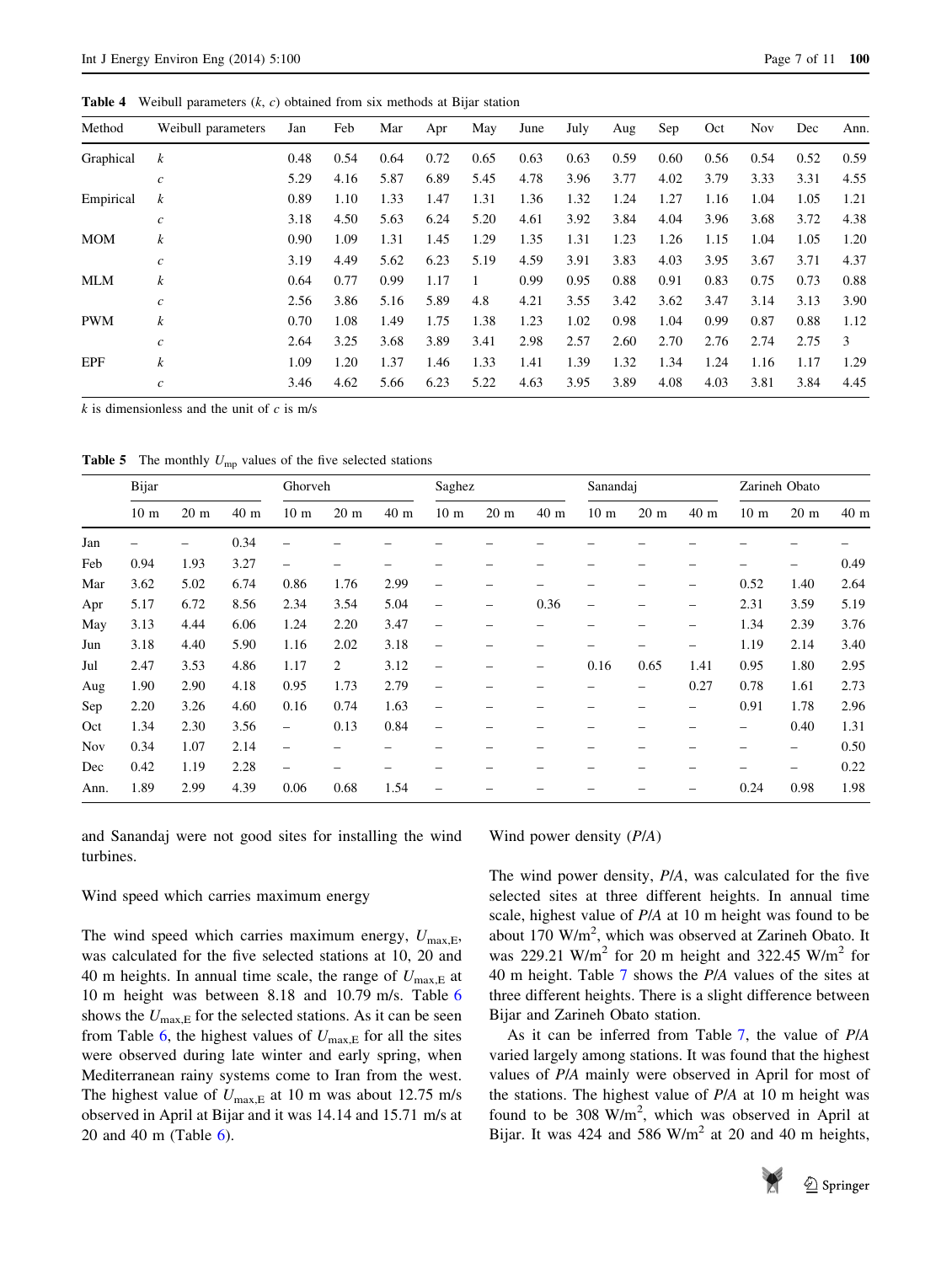<span id="page-7-0"></span>**Table 6** The monthly  $U_{\text{max,E}}$  values of the five selected stations

|            | Bijar           |                 |                 | Ghorveh         |       |                 | Saghez          |                 |       | Sanandaj        |                |                 | Zarineh Obato   |                 |                 |
|------------|-----------------|-----------------|-----------------|-----------------|-------|-----------------|-----------------|-----------------|-------|-----------------|----------------|-----------------|-----------------|-----------------|-----------------|
|            | 10 <sub>m</sub> | 20 <sub>m</sub> | 40 <sub>m</sub> | 10 <sub>m</sub> | 20 m  | 40 <sub>m</sub> | 10 <sub>m</sub> | 20 <sub>m</sub> | 40 m  | 10 <sub>m</sub> | $20 \text{ m}$ | 40 <sub>m</sub> | 10 <sub>m</sub> | 20 <sub>m</sub> | 40 <sub>m</sub> |
| Jan        | 11.1            | 12.1            | 13.26           | 10.51           | 11.29 | 12.21           | 8.32            | 8.96            | 9.72  | 7.68            | 8.34           | 9.13            | 10.92           | 11.82           | 12.87           |
| Feb        | 11.97           | 13.13           | 14.47           | 11.30           | 12.23 | 13.32           | 9.19            | 9.94            | 10.82 | 8.52            | 9.30           | 10.22           | 12.57           | 13.58           | 14.75           |
| Mar        | 12.38           | 13.70           | 15.20           | 10.72           | 11.84 | 13.14           | 10.14           | 11.05           | 12.11 | 9.08            | 9.94           | 10.93           | 12.08           | 13.21           | 14.52           |
| Apr        | 12.75           | 14.14           | 15.71           | 11.18           | 12.41 | 13.81           | 10.46           | 11.42           | 12.53 | 9.31            | 10.18          | 11.19           | 12.64           | 13.91           | 15.35           |
| May        | 11.63           | 12.91           | 14.36           | 10.29           | 11.42 | 12.73           | 9.75            | 10.60           | 11.60 | 8.64            | 9.48           | 10.45           | 11.42           | 12.60           | 13.95           |
| Jun        | 9.94            | 11.15           | 12.56           | 8.96            | 10.03 | 11.28           | 9.19            | 10.01           | 10.97 | 8.14            | 8.99           | 9.99            | 10.25           | 11.38           | 12.69           |
| Jul        | 8.66            | 9.79            | 11.10           | 8.38            | 9.43  | 10.66           | 8.71            | 9.57            | 10.59 | 7.07            | 7.98           | 9.05            | 9.42            | 10.51           | 11.77           |
| Aug        | 8.98            | 10.10           | 11.39           | 8.23            | 9.26  | 10.46           | 9.05            | 9.87            | 10.84 | 7.13            | 7.98           | 8.96            | 9.60            | 10.68           | 11.93           |
| Sep        | 9.24            | 10.39           | 11.72           | 8.81            | 9.81  | 10.97           | 9.28            | 10.04           | 10.95 | 7.64            | 8.38           | 9.26            | 9.92            | 11.03           | 12.30           |
| Oct        | 9.90            | 11.03           | 12.33           | 9.28            | 10.25 | 11.37           | 9.53            | 10.28           | 11.16 | 8.08            | 8.77           | 9.60            | 10.82           | 11.86           | 13.06           |
| <b>Nov</b> | 10.41           | 11.49           | 12.73           | 10.27           | 11.14 | 12.15           | 9.32            | 10              | 10.80 | 8.44            | 9.08           | 9.84            | 10.39           | 11.36           | 12.49           |
| Dec        | 10.38           | 11.47           | 12.72           | 9.72            | 10.58 | 11.59           | 8.55            | 9.21            | 9.99  | 8.02            | 8.68           | 9.45            | 10.18           | 11.12           | 12.22           |
| Ann.       | 10.51           | 11.64           | 12.99           | 9.58            | 10.53 | 11.74           | 9.40            | 10.22           | 11.05 | 8.18            | 8.80           | 6.69            | 10.79           | 11.80           | 13.13           |

**Table 7** The monthly  $P/A$  values in  $W/m^2$  of the five selected stations

|            | Bijar           |                 |                 | Ghorveh         |                |                 | Saghez          |                 |                 | Sanandaj        |                |                 | Zarineh Obato   |                 |                 |
|------------|-----------------|-----------------|-----------------|-----------------|----------------|-----------------|-----------------|-----------------|-----------------|-----------------|----------------|-----------------|-----------------|-----------------|-----------------|
|            | 10 <sub>m</sub> | 20 <sub>m</sub> | 40 <sub>m</sub> | 10 <sub>m</sub> | $20 \text{ m}$ | 40 <sub>m</sub> | 10 <sub>m</sub> | 20 <sub>m</sub> | 40 <sub>m</sub> | 10 <sub>m</sub> | $20 \text{ m}$ | 40 <sub>m</sub> | 10 <sub>m</sub> | 20 <sub>m</sub> | 40 <sub>m</sub> |
| Jan        | 174.57          | 233.72          | 316.45          | 125.02          | 165.38         | 221.79          | 53.52           | 72.62           | 100.10          | 44.50           | 61.67          | 86.75           | 155.23          | 206.74          | 278.73          |
| Feb        | 238.53          | 322.30          | 439.46          | 175.48          | 232.96         | 312.94          | 81.83           | 110.59          | 151.57          | 68.92           | 95.12          | 133.04          | 251.76          | 330.10          | 437.66          |
| Mar        | 278.65          | 381.46          | 526             | 171.37          | 236.33         | 328.86          | 126.90          | 171.91          | 235.66          | 88.75           | 122.12         | 170.13          | 241.34          | 324.21          | 439.66          |
| Apr        | 308.66          | 424.09          | 586.45          | 202.09          | 279.94         | 390.86          | 144.44          | 195.75          | 267.28          | 96.50           | 132.40         | 183.86          | 290.25          | 392.22          | 534.31          |
| May        | 229.94          | 317.83          | 442.57          | 153.66          | 214.39         | 301.72          | 107.76          | 145.94          | 200.16          | 75.99           | 105.45         | 148.14          | 210.29          | 287.73          | 397.12          |
| Jun        | 144.61          | 206.59          | 297.21          | 101.72          | 145.69         | 210.46          | 88.71           | 121.18          | 167.67          | 65.78           | 92.81          | 132.49          | 151.91          | 211.99          | 298.41          |
| Jul        | 95.30           | 139.21          | 204.85          | 83.66           | 121.40         | 177.66          | 80.20           | 111.68          | 157.37          | 47.98           | 70.90          | 105.79          | 117.48          | 166.23          | 237.29          |
| Aug        | 104.67          | 150.97          | 219.46          | 78.52           | 114.07         | 167.15          | 85.33           | 117.05          | 162.61          | 45.88           | 66.71          | 98.08           | 123.37          | 173.62          | 246.54          |
| Sep        | 114.86          | 165.15          | 239.30          | 92.40           | 131.08         | 187.77          | 86.05           | 116.46          | 159.77          | 49.03           | 68.93          | 98.21           | 136.71          | 191.44          | 270.47          |
| Oct        | 137.76          | 193.83          | 275.04          | 104.17          | 145.15         | 204.41          | 91.03           | 122.23          | 166.43          | 53.42           | 73.61          | 102.90          | 167.54          | 227.67          | 312.59          |
| <b>Nov</b> | 153.78          | 211.98          | 295.03          | 126.73          | 170.23         | 231.52          | 78.05           | 104.15          | 141.12          | 55.64           | 75.26          | 103.42          | 142.65          | 193.89          | 266.44          |
| Dec        | 153.30          | 211.66          | 295             | 107.88          | 146.44         | 201.26          | 59.33           | 80.30           | 110.36          | 49.27           | 67.50          | 93.90           | 131.99          | 179.48          | 246.84          |
| Ann.       | 166.40          | 230.18          | 323.56          | 117.97          | 161.44         | 229.39          | 91.61           | 124.99          | 167.46          | 61.99           | 82.46          | 115.52          | 170.29          | 229.21          | 322.45          |

respectively. In contrast, the lowest value of P/A at 10 m height was found to be  $44 \text{ W/m}^2$ , which was observed at Sanandaj. It was 61 W/m<sup>2</sup> at 20 m and 86 W/m<sup>2</sup> at 40 m heights. Some sample qualitative magnitude evaluations of the wind resource are  $[3]$  $[3]$ :

 $P/A < 100 \text{ W/m}^2 \text{(poor)}$  $P/A \approx 400 \text{ W/m}^2 \text{(good)}$  $P/A > 700 \text{ W/m}^2(\text{great}).$ 

From the above criteria, it was found that Zarineh Obato and Bijar had a relatively good situation with respect to wind power density. This was true for all three selected heights.



The wind energy density, E/A, was calculated for all five selected stations, in three different heights and two time scales. In annual time scale, the highest value of E/A at 10 m height was about 122.61 kWh/m2 . It was 165 kWh/ m<sup>2</sup>/month at 20 m height and 232 kWh/m<sup>2</sup>/month at 40 m height. Table [8](#page-8-0) shows the E/A values for the selected sites. There is a slight difference between Bijar and Zarineh Obato in the annual time scale.

The highest value of E/A belonged to Bijar station having E/A at 10 and 20 m height equal to 222 and 305 kWh/m2 /month, respectively. At 40 m height, it was

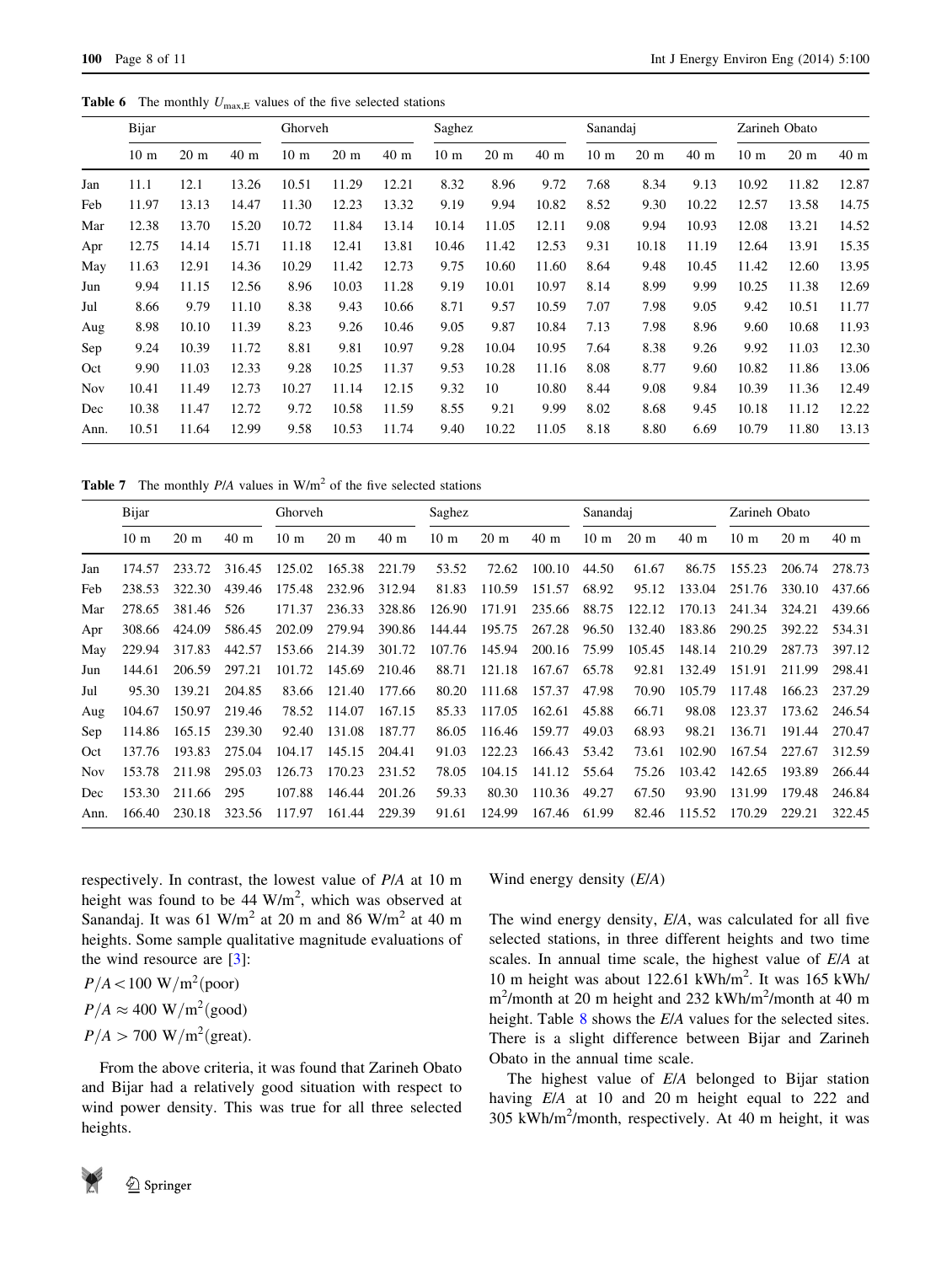<span id="page-8-0"></span>Table 8 The monthly  $E/A$  values of the five selected stations

|      | Bijar           |                |        | Ghorveh         |                |                 | Saghez          |                 |                 | Sanandaj        |                |                 | Zarineh Obato   |                |                 |
|------|-----------------|----------------|--------|-----------------|----------------|-----------------|-----------------|-----------------|-----------------|-----------------|----------------|-----------------|-----------------|----------------|-----------------|
|      | 10 <sub>m</sub> | $20 \text{ m}$ | 40 m   | 10 <sub>m</sub> | $20 \text{ m}$ | 40 <sub>m</sub> | 10 <sub>m</sub> | 20 <sub>m</sub> | 40 <sub>m</sub> | 10 <sub>m</sub> | $20 \text{ m}$ | 40 <sub>m</sub> | 10 <sub>m</sub> | $20 \text{ m}$ | 40 <sub>m</sub> |
| Jan  | 125.69          | 168.28         | 227.85 | 90.02           | 119.08         | 159.69          | 38.54           | 52.29           | 72.07           | 32.04           | 44.40          | 62.46           | 111.76          | 148.85         | 200.69          |
| Feb  | 171.74          | 232.06         | 316.41 | 126.35          | 167.73         | 225.32          | 58.92           | 79.63           | 109.13          | 49.62           | 68.49          | 95.79           | 181.26          | 237.67         | 315.12          |
| Mar  | 200.62          | 274.65         | 378    | 123.38          | 170.15         | 236.78          | 91.37           | 123.78          | 169.67          | 63.90           | 87.93          | 122.50          | 173.77          | 233.43         | 316.55          |
| Apr  | 222.23          | 305.34         | 422.24 | 145.50          | 201.56         | 281.42          | 104             | 140.94          | 192.44          | 69.48           | 95.32          | 132.37          | 208.98          | 282.40         | 384.71          |
| May  | 165.56          | 228.83         | 318.65 | 110.64          | 154.36         | 217.23          | 77.58           | 105.07          | 144.11          | 54.71           | 75.92          | 106.66          | 151.41          | 207.17         | 285.92          |
| Jun  | 104.12          | 148.74         | 213.99 | 73.24           | 104.90         | 151.53          | 63.87           | 87.25           | 120.72          | 47.36           | 66.82          | 95.39           | 109.37          | 152.63         | 214.85          |
| Jul  | 68.61           | 100.23         | 147.49 | 60.23           | 87.40          | 127.91          | 57.74           | 80.41           | 113.30          | 34.54           | 51.05          | 76.17           | 84.58           | 119.69         | 170.85          |
| Aug  | 75.36           | 108.70         | 158.01 | 56.53           | 82.13          | 120.35          | 61.44           | 84.28           | 117.08          | 33.04           | 48.03          | 70.62           | 88.83           | 125.01         | 177.51          |
| Sep  | 82.70           | 118.91         | 172.29 | 66.53           | 94.37          | 135.19          | 61.96           | 83.85           | 115.04          | 35.30           | 49.63          | 70.71           | 98.43           | 137.83         | 194.73          |
| Oct  | 99.19           | 139.56         | 198.03 | 75              | 104.51         | 147.17          | 65.54           | 88              | 119.83          | 38.46           | 53             | 74.09           | 120.63          | 163.92         | 225.06          |
| Nov  | 110.72          | 152.63         | 212.42 | 91.24           | 122.56         | 166.69          | 56.19           | 74.99           | 101.61          | 40.06           | 54.19          | 74.46           | 102.71          | 139.60         | 191.84          |
| Dec  | 110.38          | 152.39         | 212.40 | 77.67           | 105.43         | 144.91          | 42.72           | 57.81           | 79.46           | 35.47           | 48.60          | 67.61           | 95.03           | 129.22         | 177.72          |
| Ann. | 119.81          | 165.73         | 232.96 | 84.94           | 116.24         | 165.16          | 65.96           | 89.99           | 120.57          | 44.63           | 59.37          | 83.17           | 122.61          | 165.03         | 232.16          |





422 kWh/m<sup>2</sup>/month, which was observed in April in Bijar.

As it can be inferred from Table  $8$ , high values of  $E/$ A were mainly observed at late winter and early spring, whereas small values belonged to hot months of the summer for the studied area.

#### Wind speed frequency analysis

According to T-year return period, wind speed was estimated from  $(20)$  $(20)$ . For a given site, it was found that the wind speed increases as return period increases. Similar analyses were conducted for the monthly time scale. Figure 3 shows the wind speed corresponding to 100 years return period for the five selected sites.

As it can be seen from Fig. 3, the highest values at  $T_r = 100$  years belonged to Zarineh Obato station, while the lowest value of 100 years wind speed belonged to

Sanandaj. In average, the rank of stations according to 100 years return period of wind speed is as: (1) Zarineh Obato, (2) Bijar, (3) Ghorveh, (4) Saghez and (5) Sanandaj.

For comparison purposes, relevant findings of some other researches for different locations are presented here. According to Köse  $[28]$  $[28]$ , the wind power density at Kütahya, Turkey was about  $36.6 \text{ W/m}^2$ . Therefore, it can be concluded that all stations of Kurdistan province of Iran had high value of  $P/A$  in comparison to Kütahya, Turkey. Köse found that the mean wind speed of Kütahya did not provide economical electricity production from the wind energy. This is not true for at least two stations of Kurdistan province of Iran. Mpholo et al. [\[30\]](#page-10-0) studied wind power density at two sites, namely Masitise and Sani in the USA. They found that power density of both sites was given by 121.6 and 221.3  $W/m^2$ . Li and Li  $[31]$  $[31]$  found that the average annual wind power density at Waterloo region of Canada was about 105 W/m<sup>2</sup>. This value increased up to

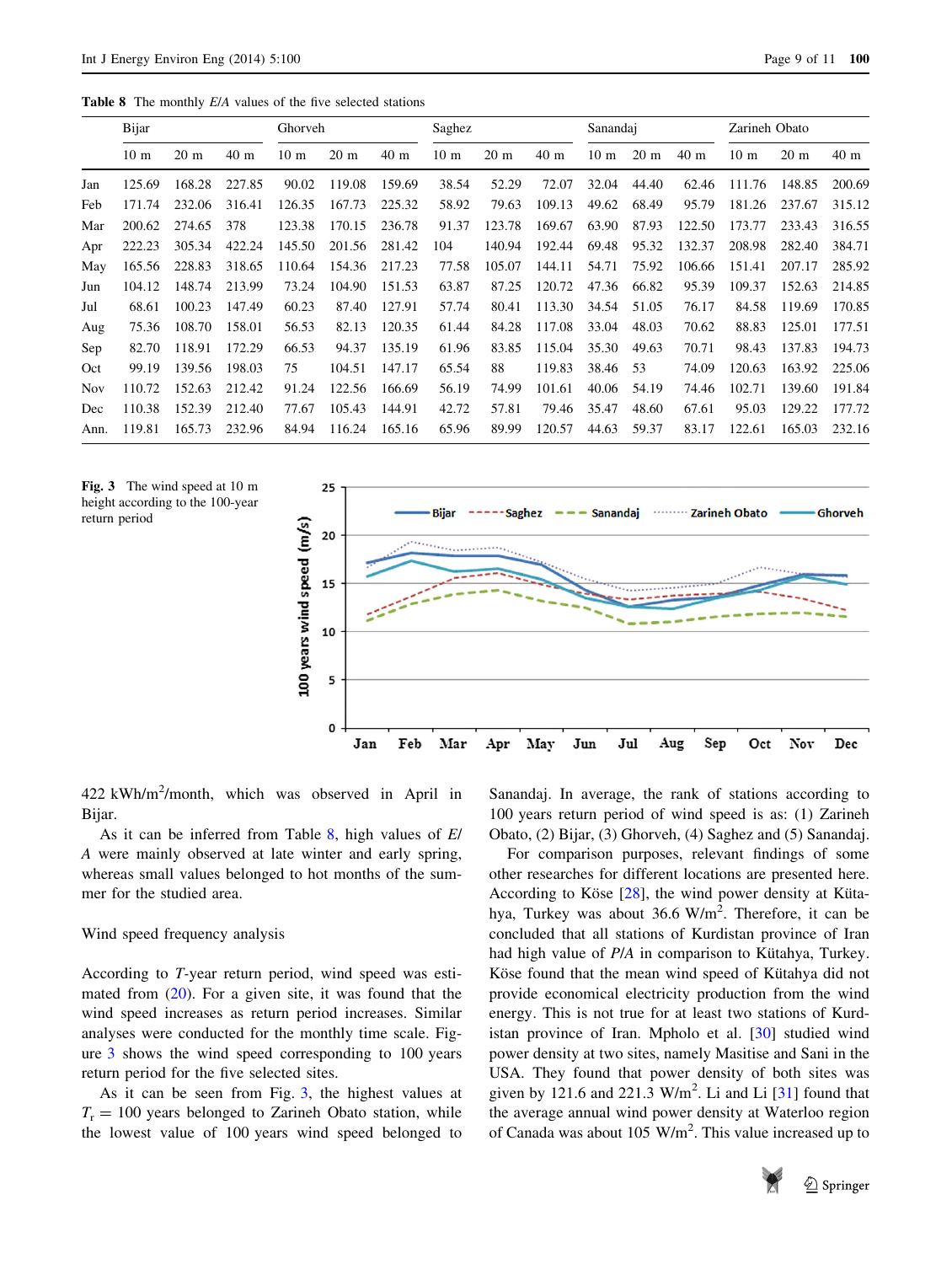<span id="page-9-0"></span> $180 \text{ W/m}^2$  in cold seasons. Akpinar and Akpinar [[29\]](#page-10-0) reported that the annual mean wind speed and mean power density of Maden–Elazig located in Turkey was 5.63 m/s and  $244.65 \text{ W/m}^2$ .

In this study, we applied the wind data of five stations from different points of Kurdistan province of Iran. It was not possible to find more windy sites in this province. However, wind measurements were not available for such stations at this time.

# Conclusion

By implementing the modern technology, it is possible to reduce fossil fuel consumption and solve serious atmospheric pollution problems. One of the most favorable options which decision makers should consider for providing the clean energy is wind turbine installation in suitable locations. There is no doubt that Iran has many locations which are suitable for wind energy production. In the present study, wind speed energy potential at five selected sites of Kurdistan province of Iran was investigated. The Weibull distribution was used for wind speed frequency analysis. The parameters of the mentioned distribution, i.e.,  $k$  and  $c$  were estimated for all monthly and annual time series. Data were extended from 10 to 20 and 40 m heights above the ground surface using the power law. Four distinct characteristics of wind in relation to energy, i.e., the most probable wind speed, the wind speed having the maximum energy, wind power density and wind energy density were calculated for all sites in the monthly and annual time scale. The highest wind speed was experienced for the most of the sites in late winter and early spring. It was found that in the annual time scale the range of parameter  $k(c)$  was between 0.78 (1.84) and 1.03 (4.37). In the monthly time scale, the range of parameter  $k(c)$  was between 0.67 (1.23) and 1.45 (6.23). The most probable wind speed range varied from site to site and it was between 0.16 m/s and 5.17 m/s. The range of wind speed which carries maximum energy was between 7.07 and 12.75 m/s which was observed in late winter and early spring. The highest value of the wind power density at 10 m height was found to be 308 W/m<sup>2</sup>. It was 424 W/m<sup>2</sup> at 20 m and 586  $W/m^2$  at 40 m height. Such level of power density may be adequate for wind generators, battery charging and water pumping. The highest value of E/ A belonged to Bijar station having E/A at 10 and 20 m height equal to 222 and 305 kWh/m<sup>2</sup>/month, respectively. In 40 m, it was  $422 \text{ Wh/m}^2/\text{month}$  which was observed in April at Bijar. Among the studied stations, Bijar and Zarineh Obato had a good situation for wind energy harnessing.

Open Access This article is distributed under the terms of the Creative Commons Attribution License which permits any use, distribution, and reproduction in any medium, provided the original author(s) and the source are credited.

## References

- 1. Mostafaeipour, A., Abarghooei, H.: Harnessing wind energy at Manjil area located in north of Iran. J. Renew. Sustain. Energy Rev. 12(6), 1758–1766 (2008)
- 2. Celik, A.N: Energy output estimation for small-scale wind power generators using Weibull-representative wind data. J. Wind Eng. Ind. Aerodyn. 9, 693–707 (2003)
- 3. Mirhosseini, M., Sharifi, F., Sedaghat, A.: Assessing the wind potential locations in province of Semnan in Iran. J. Renew. Sustain. Energy Rev. 15, 449–459 (2011)
- 4. Mostafaeipour, A., Sedaghat, A., Dehghan-Niri, A.A., Kalantar, V.: Wind energy feasibility study for city of Shahrbabak in Iran. J. Renew. Sustain Energy Rev. 15, 2545–2556 (2011)
- 5. Weisser, D.: A wind energy analysis of Grenada: an estimation using the 'Weibull' density function. Renew. Energy 28, 1803–1812 (2003)
- 6. Rehman, S., Ahmad, A.: Assessment of wind energy potential for coastal locations of the Kingdom of Saudi Arabia. Energy 29, 1105–1115 (2004)
- 7. Katsoulis, B.D.: A survey on the assessment of wind energy potential in Greece. Theor. Appl. Climatol. 47, 51–63 (1993)
- 8. Bensoussan, A., Raphael Bertrand, P., Brouste, A.: Forecasting the energy produced by a windmill on a yearly basis. Stoch. Environ. Res. Risk Assess. 26, 1109–1122 (2012)
- 9. Ucar, A., Balo, F.: Investigation of wind energy potential in Kartalkaya-Balu, Turkey. Int. J. Green Energy 6, 401–412 (2009)
- 10. Ramachandra, T., Shruthi, B.V.: Wind energy potential mapping in Karnataka, India using GIS. Energy Convers. Manag. 46, 1561–1578 (2005)
- 11. Eskin, N., Artar, H., Tolun, S.: Wind energy potential of Gökçeada Island in Turkey. J. Renew. Sustain. Energy Rev. 12, 839–851 (2008)
- 12. Chellali, F., Khellaf, A., Belouchrani, A.: Application of time– frequency representation in the study of the cyclical behavior of wind speed in Algeria: wavelet transform. Stoch. Environ. Res. Risk Assess. 24, 1233–1239 (2010)
- 13. Rehman, S., Mahbub Alam, A.M., Meyer, J.P., Hadhrami, L.M.: Wind speed characteristics and resource assessment using Weibull parameters. Int. J. Green Energy 9, 800–814 (2012)
- 14. Ajayi, O.O., Fagbenle, R.O., Katende, J., Aasa, S.A., Okeniyi, J.O.: Wind profile characteristics and turbine performance analysis in Kano, north-western Nigeria. Int. J. Energy Environ. Eng. 4, 27 (2013). doi:[10.1186/2251-6832-4-27](http://dx.doi.org/10.1186/2251-6832-4-27)
- 15. Rajabi, M.R., Modarres, R.: Extreme value frequency analysis of wind data from Isfahan, Iran. J. Wind Eng. Ind. Aerodyn. 96, 78–82 (2008)
- 16. Dinpashoh, Y., Fakheri-Fard, A., Moghadam, M., Jahanbakhsh, S., Mirnia, M.K.: Selection of variables for the purpose of regionalization of Iran's precipitation climate using multivariate methods. J. Hydrol. 297, 109–123 (2004)
- 17. Dinpashoh, Y.: Study of reference crop evapotranspiration in I.R. of Iran. Agric. Water Manag. 84, 123–129 (2006)
- 18. Xia, Y., Fabian, P., Stohl, A., Winterhalter, M.: Forest climatology: estimation of missing values for Bavaria, Germany. Agric. For. Meteorol. 94, 131–144 (1999)
- 19. Chang, T.J., Wu, Y.T., Hsu, H.Y., Chu, C.R., Liao, C.M.: Assessment of wind characteristics and wind turbines characteristics in Taiwan. Renew. Energy. 28, 851–871 (2003)